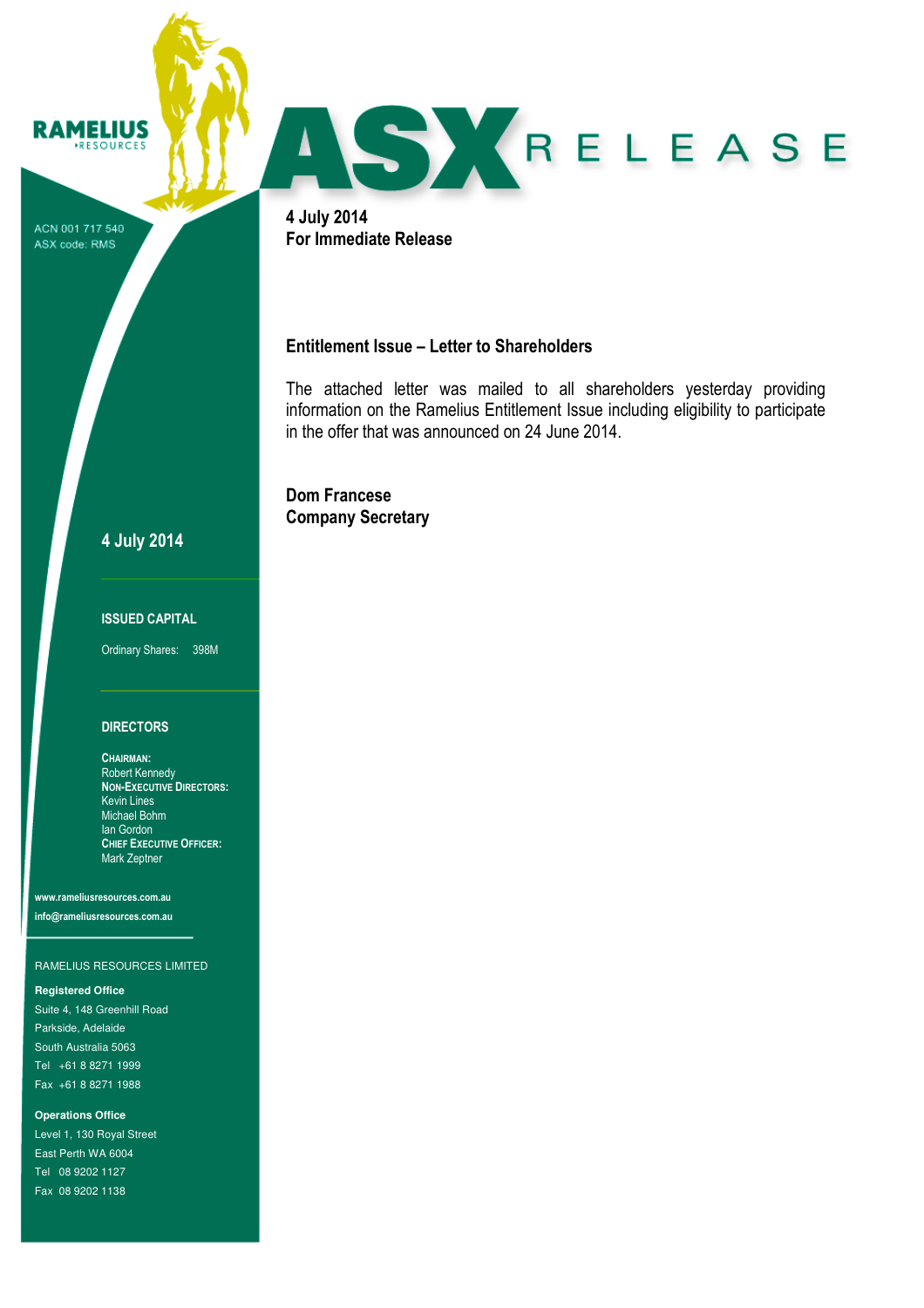

ACN 001 717 540 ASX code: RMS

www.rameliusresources.com.au info@rameliusresources.com.au

RAMELIUS RESOURCES LIMITED

#### **Registered Office**

4/148 Greenhill Road Parkside South Australia 5063 Tel +61 8 8271 1999 Fax +61 8 8271 1988

#### **Operations Office**

Level1, 130 Royal Street East Perth WA 6004 Tel 08 9202 1127 Fax 08 9202 1138

3 July 2014

Dear Shareholder

### **Ramelius Resources Limited Non-renounceable Entitlements Issue**

On 24 June 2014, Ramelius Resources Limited ("Ramelius") announced a placement of Shares to sophisticated and professional investors ("Placement") and a one for four pro-rata non-renounceable entitlement issue ("Entitlement Issue") to progress the Company's high grade gold projects.

Under the Entitlement Issue, Ramelius is seeking to raise approximately \$6.5 million through the issue of up to 99,512,019 new fully paid ordinary shares in Ramelius ("New Shares") and one free option for every 2 New Shares subscribed for. The proceeds from the Entitlement Issue will primarily be used to advance the Kathleen Valley and Vivien high grade gold projects

With the final \$4.5 million payment for the acquisition of the Vivien project having been made in late June 2014, proceeds from the Entitlement Issue will be applied towards the following:

- acquisition of the high grade Kathleen Valley gold project located 50km north of Leinster in Western Australia from Xstrata Nickel Australasia Operations Pty Limited and Giralia Resources Pty Ltd;
- initial drilling and feasibility study at Kathleen Valley;
- to progress initial development work at the Vivien project, including dewatering, surface earthworks and underground mine portal preparations;
- working capital and expenses of the Entitlement Issue.

Both these new projects are expected to re-position your Company with higher grade, higher margin ore sources which have the potential upon development to boost the Company's base-load production. High grade projects are becoming much harder to find or acquire within Australia, our preferred operating jurisdiction. Ramelius has been aggressive in securing these opportunities and is transitioning a return to a high grade production model, as was the case with our highly successful Wattle Dam project that was operational for the Company between 2006 and 2013.

Each shareholder eligible to participate will be entitled to subscribe for one New Share in the capital of Ramelius for every four existing ordinary shares ("Entitlement") registered in their name at 7.00 pm Adelaide time on Tuesday, 8 July 2014 ("Record Date") with one free option for every two New Shares subscribed for exercisable at 12 cents per share on or before 1 August 2015.

The New Shares will be issued at 6.5 cents per share, which is the same as the issue price under the Placement and represents a 34% discount to the